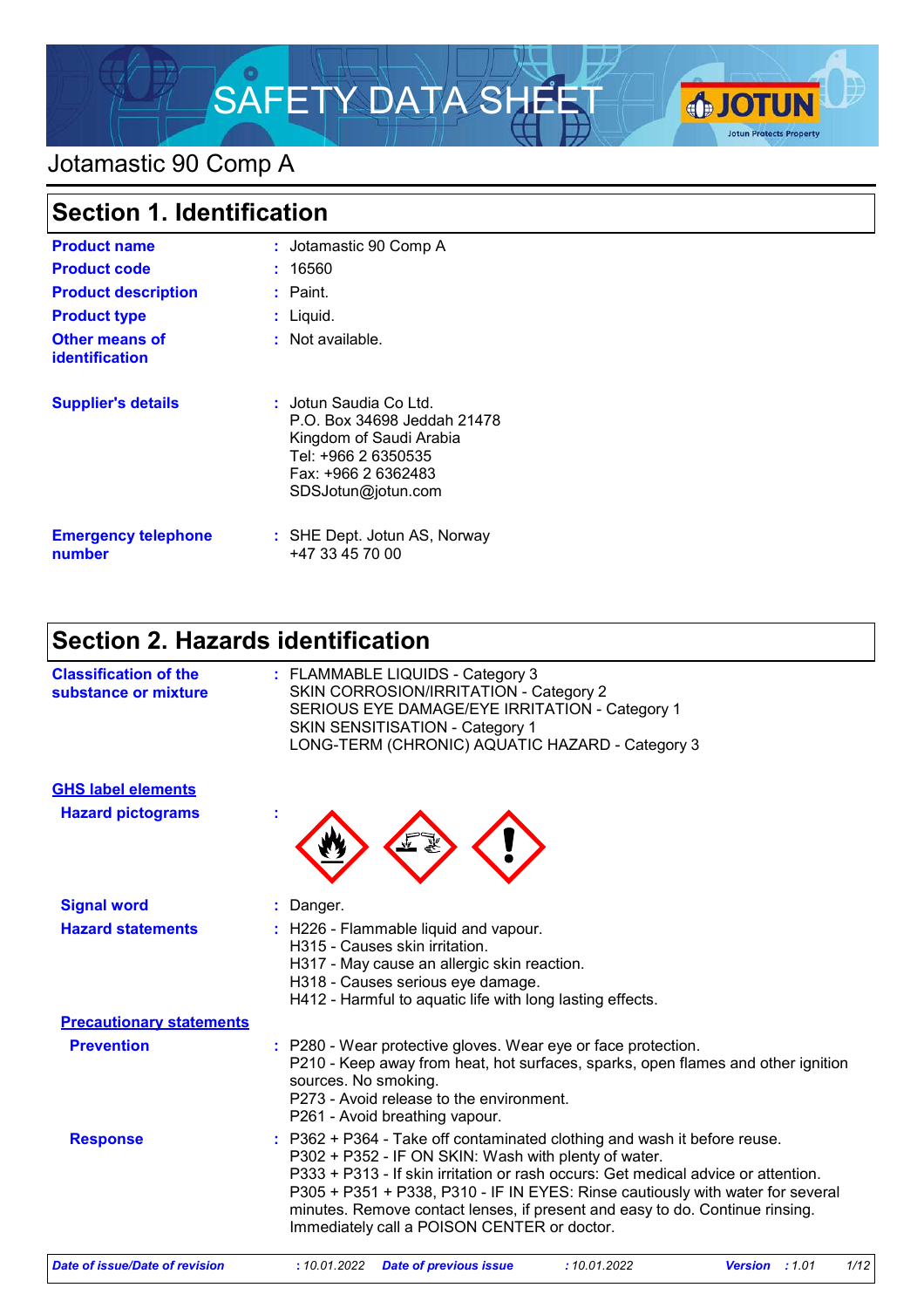## **Section 2. Hazards identification**

| <b>Storage</b>  | : Not applicable.                                                                                                             |
|-----------------|-------------------------------------------------------------------------------------------------------------------------------|
| <b>Disposal</b> | : P501 - Dispose of contents and container in accordance with all local, regional,<br>national and international regulations. |

| <b>Other hazards which do not : None known.</b> |  |
|-------------------------------------------------|--|
| result in classification                        |  |

## **Section 3. Composition/information on ingredients**

| Substance/mixture     | : Mixture        |
|-----------------------|------------------|
| <b>Other means of</b> | : Not available. |
| <b>identification</b> |                  |

| <b>CAS number/other identifiers</b> |  |                   |
|-------------------------------------|--|-------------------|
| <b>CAS number</b>                   |  | : Not applicable. |
| <b>EC</b> number                    |  | : Mixture.        |
| <b>Product code</b>                 |  | : 16560           |

| <b>Ingredient name</b>                                                    | $\frac{9}{6}$ | <b>CAS number</b> |
|---------------------------------------------------------------------------|---------------|-------------------|
| epoxy resin (MW $\leq$ 700)                                               | $≤14$         | 1675-54-3         |
| 4,4'-Isopropylidenediphenol, oligomeric reaction products with 1-chloro-  | ≤ $8.6$       | 67989-52-0        |
| 2,3-epoxypropane, reaction products with fatty acids, C18-unsatd., dimers |               |                   |
| xylene                                                                    | ≤10           | 1330-20-7         |
| hydrocarbons, C9-unsaturated, polymerized                                 | ≤5            | 71302-83-5        |
| glycidyl ether of 3-alkyl phenol                                          | ≤5            | 68413-24-1        |
| 2-methylpropan-1-ol                                                       | ≤5            | 78-83-1           |
| benzyl alcohol                                                            | ≤3            | 100-51-6          |
| ethylbenzene                                                              | ≤3            | $100 - 41 - 4$    |
| Phenol, methylstyrenated                                                  | ≤3            | 68512-30-1        |
| Phenol, styrenated                                                        | $≤1.5$        | 61788-44-1        |
| propylidynetrimethanol                                                    | ≤0.3          | 77-99-6           |

**There are no additional ingredients present which, within the current knowledge of the supplier and in the concentrations applicable, are classified as hazardous to health or the environment and hence require reporting in this section.**

**Occupational exposure limits, if available, are listed in Section 8.**

# **Section 4. First aid measures**

### **Description of necessary first aid measures**

| Eye contact         | : Get medical attention immediately. Call a poison center or physician. Immediately<br>flush eyes with plenty of water, occasionally lifting the upper and lower eyelids.<br>Check for and remove any contact lenses. Continue to rinse for at least 10 minutes.<br>Chemical burns must be treated promptly by a physician.                                                                                                                                                                                                                                                                                                                                                                                                           |
|---------------------|---------------------------------------------------------------------------------------------------------------------------------------------------------------------------------------------------------------------------------------------------------------------------------------------------------------------------------------------------------------------------------------------------------------------------------------------------------------------------------------------------------------------------------------------------------------------------------------------------------------------------------------------------------------------------------------------------------------------------------------|
| <b>Inhalation</b>   | : Get medical attention immediately. Call a poison center or physician. Remove<br>victim to fresh air and keep at rest in a position comfortable for breathing. If it is<br>suspected that fumes are still present, the rescuer should wear an appropriate mask<br>or self-contained breathing apparatus. If not breathing, if breathing is irregular or if<br>respiratory arrest occurs, provide artificial respiration or oxygen by trained personnel.<br>It may be dangerous to the person providing aid to give mouth-to-mouth<br>resuscitation. If unconscious, place in recovery position and get medical attention<br>immediately. Maintain an open airway. Loosen tight clothing such as a collar, tie,<br>belt or waistband. |
| <b>Skin contact</b> | : Get medical attention immediately. Call a poison center or physician. Wash with<br>plenty of soap and water. Remove contaminated clothing and shoes. Wash<br>contaminated clothing thoroughly with water before removing it, or wear gloves.<br>Continue to rinse for at least 10 minutes. Chemical burns must be treated promptly<br>by a physician. In the event of any complaints or symptoms, avoid further exposure.<br>Wash clothing before reuse. Clean shoes thoroughly before reuse.                                                                                                                                                                                                                                       |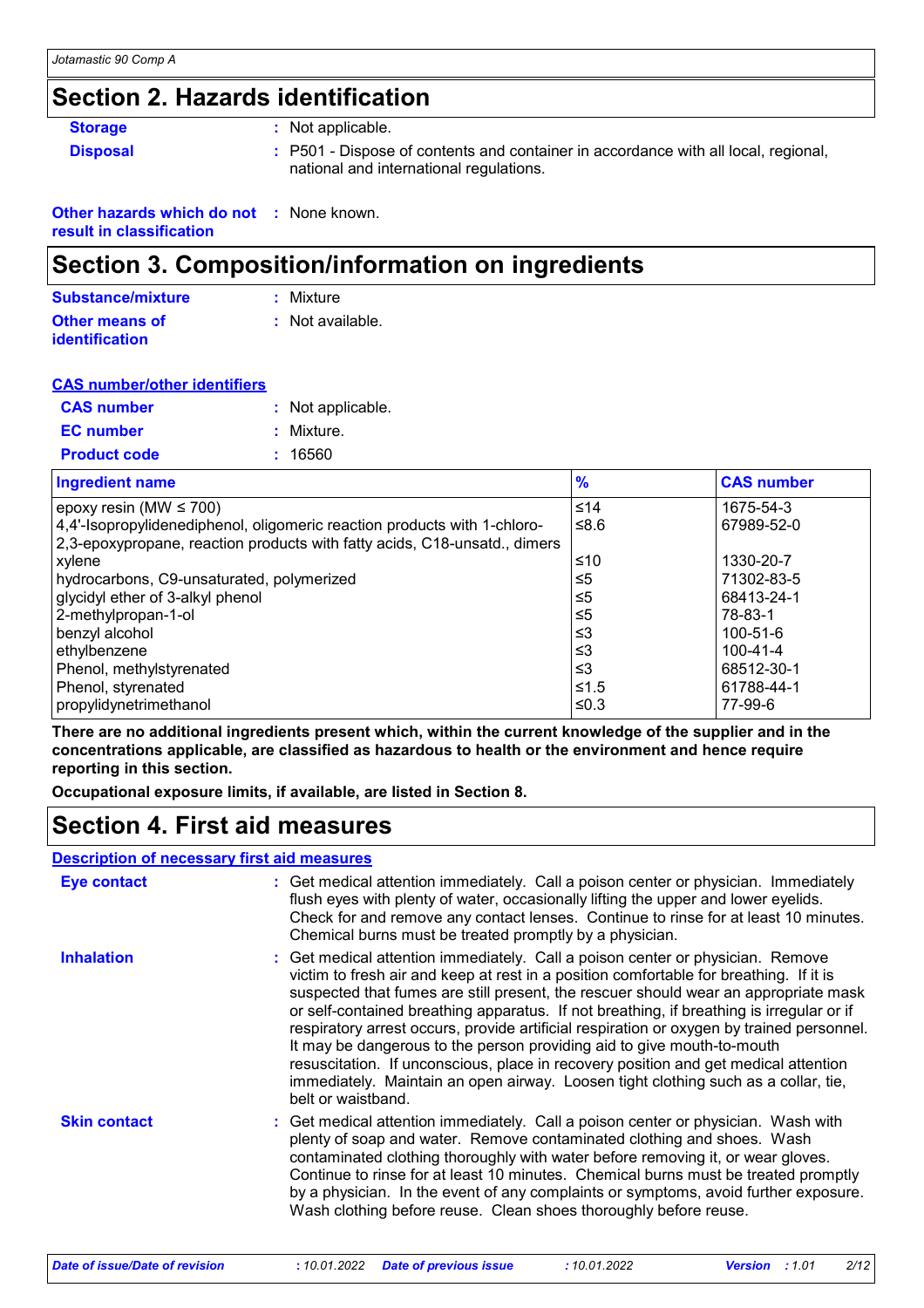# **Section 4. First aid measures**

| waistband. |
|------------|
|------------|

### **Most important symptoms/effects, acute and delayed**

| <b>Potential acute health effects</b> |                                                                                                                                                                                                                                                                                                                                                                                                                 |  |  |  |
|---------------------------------------|-----------------------------------------------------------------------------------------------------------------------------------------------------------------------------------------------------------------------------------------------------------------------------------------------------------------------------------------------------------------------------------------------------------------|--|--|--|
| <b>Eye contact</b>                    | : Causes serious eye damage.                                                                                                                                                                                                                                                                                                                                                                                    |  |  |  |
| <b>Inhalation</b>                     | : No known significant effects or critical hazards.                                                                                                                                                                                                                                                                                                                                                             |  |  |  |
| <b>Skin contact</b>                   | : Causes skin irritation. May cause an allergic skin reaction.                                                                                                                                                                                                                                                                                                                                                  |  |  |  |
| <b>Ingestion</b>                      | : No known significant effects or critical hazards.                                                                                                                                                                                                                                                                                                                                                             |  |  |  |
| <b>Over-exposure signs/symptoms</b>   |                                                                                                                                                                                                                                                                                                                                                                                                                 |  |  |  |
| <b>Eye contact</b>                    | : Adverse symptoms may include the following:<br>pain<br>watering<br>redness                                                                                                                                                                                                                                                                                                                                    |  |  |  |
| <b>Inhalation</b>                     | : No specific data.                                                                                                                                                                                                                                                                                                                                                                                             |  |  |  |
| <b>Skin contact</b>                   | : Adverse symptoms may include the following:<br>pain or irritation<br>redness<br>blistering may occur                                                                                                                                                                                                                                                                                                          |  |  |  |
| <b>Ingestion</b>                      | : Adverse symptoms may include the following:<br>stomach pains                                                                                                                                                                                                                                                                                                                                                  |  |  |  |
|                                       | <b>Indication of immediate medical attention and special treatment needed, if necessary</b>                                                                                                                                                                                                                                                                                                                     |  |  |  |
| <b>Notes to physician</b>             | : Treat symptomatically. Contact poison treatment specialist immediately if large<br>quantities have been ingested or inhaled.                                                                                                                                                                                                                                                                                  |  |  |  |
| <b>Specific treatments</b>            | : No specific treatment.                                                                                                                                                                                                                                                                                                                                                                                        |  |  |  |
| <b>Protection of first-aiders</b>     | : No action shall be taken involving any personal risk or without suitable training. If it<br>is suspected that fumes are still present, the rescuer should wear an appropriate<br>mask or self-contained breathing apparatus. It may be dangerous to the person<br>providing aid to give mouth-to-mouth resuscitation. Wash contaminated clothing<br>thoroughly with water before removing it, or wear gloves. |  |  |  |

**See toxicological information (Section 11)**

# **Section 5. Firefighting measures**

| <b>Extinguishing media</b>                           |                         |                                                                                                                                                                                                                                                                                                                                                                                                                                    |             |                |        |      |
|------------------------------------------------------|-------------------------|------------------------------------------------------------------------------------------------------------------------------------------------------------------------------------------------------------------------------------------------------------------------------------------------------------------------------------------------------------------------------------------------------------------------------------|-------------|----------------|--------|------|
| <b>Suitable extinguishing</b><br>media               |                         | : Use dry chemical, $CO2$ , water spray (fog) or foam.                                                                                                                                                                                                                                                                                                                                                                             |             |                |        |      |
| <b>Unsuitable extinguishing</b><br>media             | : Do not use water jet. |                                                                                                                                                                                                                                                                                                                                                                                                                                    |             |                |        |      |
| <b>Specific hazards arising</b><br>from the chemical |                         | : Flammable liquid and vapour. Runoff to sewer may create fire or explosion hazard.<br>In a fire or if heated, a pressure increase will occur and the container may burst, with<br>the risk of a subsequent explosion. This material is harmful to aquatic life with long<br>lasting effects. Fire water contaminated with this material must be contained and<br>prevented from being discharged to any waterway, sewer or drain. |             |                |        |      |
| Date of issue/Date of revision                       | :10.01.2022             | <b>Date of previous issue</b>                                                                                                                                                                                                                                                                                                                                                                                                      | :10.01.2022 | <b>Version</b> | : 1.01 | 3/12 |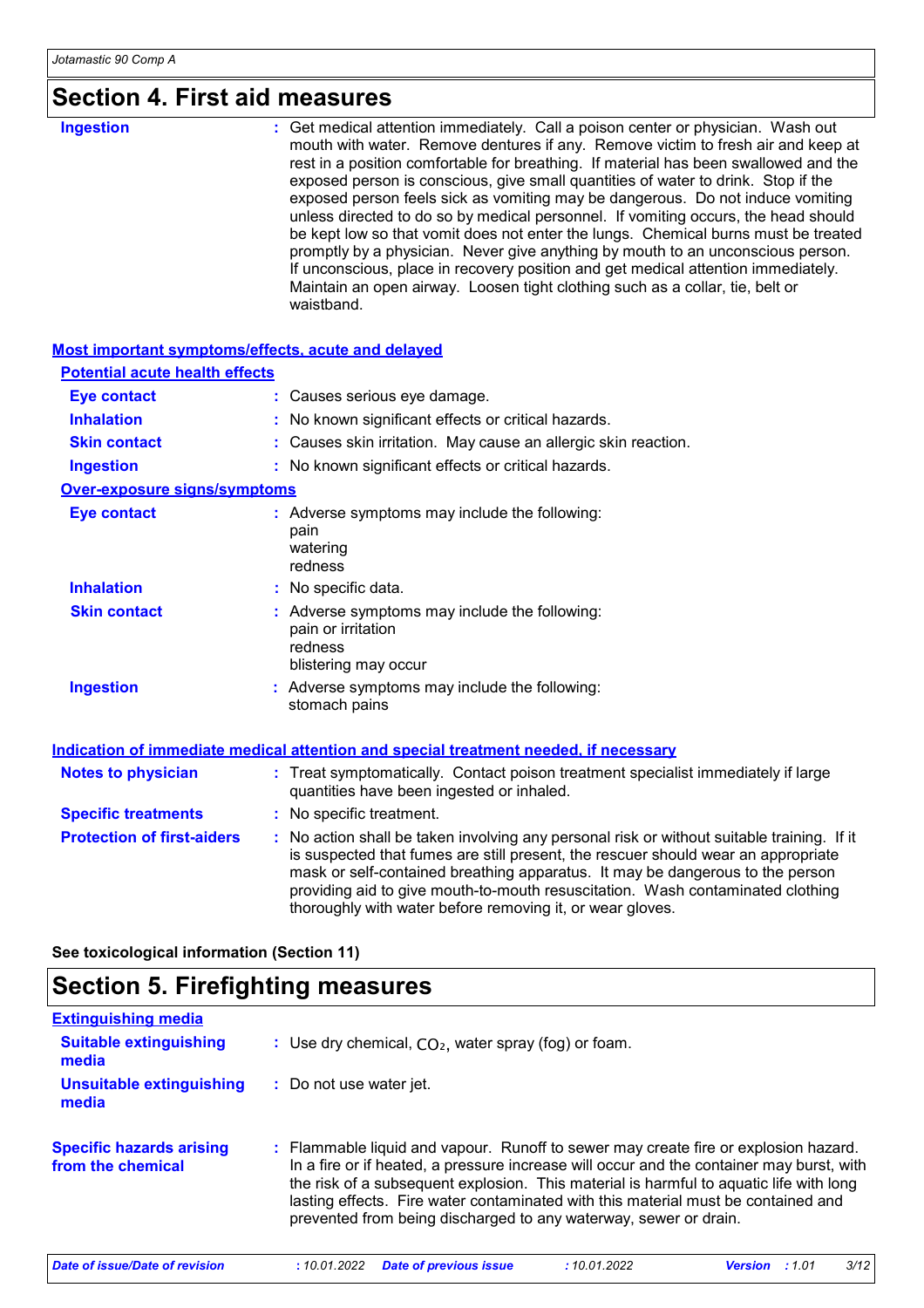## **Section 5. Firefighting measures**

| <b>Hazardous thermal</b><br>decomposition products       | : Decomposition products may include the following materials:<br>carbon dioxide<br>carbon monoxide<br>halogenated compounds<br>metal oxide/oxides                                                                                                                                                                             |
|----------------------------------------------------------|-------------------------------------------------------------------------------------------------------------------------------------------------------------------------------------------------------------------------------------------------------------------------------------------------------------------------------|
| <b>Special protective actions</b><br>for fire-fighters   | : Promptly isolate the scene by removing all persons from the vicinity of the incident if<br>there is a fire. No action shall be taken involving any personal risk or without<br>suitable training. Move containers from fire area if this can be done without risk.<br>Use water spray to keep fire-exposed containers cool. |
| <b>Special protective</b><br>equipment for fire-fighters | : Fire-fighters should wear appropriate protective equipment and self-contained<br>breathing apparatus (SCBA) with a full face-piece operated in positive pressure<br>mode.                                                                                                                                                   |

## **Section 6. Accidental release measures**

#### **Personal precautions, protective equipment and emergency procedures**

| For non-emergency<br>personnel                              | : No action shall be taken involving any personal risk or without suitable training.<br>Evacuate surrounding areas. Keep unnecessary and unprotected personnel from<br>entering. Do not touch or walk through spilt material. Shut off all ignition sources.<br>No flares, smoking or flames in hazard area. Do not breathe vapour or mist.<br>Provide adequate ventilation. Wear appropriate respirator when ventilation is<br>inadequate. Put on appropriate personal protective equipment. |
|-------------------------------------------------------------|-----------------------------------------------------------------------------------------------------------------------------------------------------------------------------------------------------------------------------------------------------------------------------------------------------------------------------------------------------------------------------------------------------------------------------------------------------------------------------------------------|
| For emergency responders                                    | : If specialised clothing is required to deal with the spillage, take note of any<br>information in Section 8 on suitable and unsuitable materials. See also the<br>information in "For non-emergency personnel".                                                                                                                                                                                                                                                                             |
| <b>Environmental precautions</b>                            | : Avoid dispersal of spilt material and runoff and contact with soil, waterways, drains<br>and sewers. Inform the relevant authorities if the product has caused environmental<br>pollution (sewers, waterways, soil or air). Water polluting material. May be harmful<br>to the environment if released in large quantities.                                                                                                                                                                 |
| <b>Methods and material for containment and cleaning up</b> |                                                                                                                                                                                                                                                                                                                                                                                                                                                                                               |
| <b>Small spill</b>                                          | : Stop leak if without risk. Move containers from spill area. Use spark-proof tools and<br>explosion-proof equipment. Dilute with water and mop up if water-soluble.<br>Alternatively, or if water-insoluble, absorb with an inert dry material and place in an<br>appropriate waste disposal container. Dispose of via a licensed waste disposal<br>contractor.                                                                                                                              |
| <b>The Second Section</b>                                   | . . Otan laak if without siak . Mouse aantainang franc anill anga . Haa anguly nyaaf taala grad                                                                                                                                                                                                                                                                                                                                                                                               |

Stop leak if without risk. Move containers from spill area. Use spark-proof tools and explosion-proof equipment. Approach the release from upwind. Prevent entry into sewers, water courses, basements or confined areas. Wash spillages into an effluent treatment plant or proceed as follows. Contain and collect spillage with noncombustible, absorbent material e.g. sand, earth, vermiculite or diatomaceous earth and place in container for disposal according to local regulations (see Section 13). Dispose of via a licensed waste disposal contractor. Contaminated absorbent material may pose the same hazard as the spilt product. Note: see Section 1 for emergency contact information and Section 13 for waste disposal. **Large spill :**

## **Section 7. Handling and storage**

### **Precautions for safe handling**

| <b>Protective measures</b> | : Put on appropriate personal protective equipment (see Section 8). Persons with a<br>history of skin sensitization problems should not be employed in any process in<br>which this product is used. Do not get in eyes or on skin or clothing. Do not breathe<br>vapour or mist. Do not ingest. Avoid release to the environment. Use only with<br>adequate ventilation. Wear appropriate respirator when ventilation is inadequate.<br>Do not enter storage areas and confined spaces unless adequately ventilated. Keep<br>in the original container or an approved alternative made from a compatible material,<br>kept tightly closed when not in use. Store and use away from heat, sparks, open<br>flame or any other ignition source. Use explosion-proof electrical (ventilating,<br>lighting and material handling) equipment. Use only non-sparking tools. Take |
|----------------------------|----------------------------------------------------------------------------------------------------------------------------------------------------------------------------------------------------------------------------------------------------------------------------------------------------------------------------------------------------------------------------------------------------------------------------------------------------------------------------------------------------------------------------------------------------------------------------------------------------------------------------------------------------------------------------------------------------------------------------------------------------------------------------------------------------------------------------------------------------------------------------|
|----------------------------|----------------------------------------------------------------------------------------------------------------------------------------------------------------------------------------------------------------------------------------------------------------------------------------------------------------------------------------------------------------------------------------------------------------------------------------------------------------------------------------------------------------------------------------------------------------------------------------------------------------------------------------------------------------------------------------------------------------------------------------------------------------------------------------------------------------------------------------------------------------------------|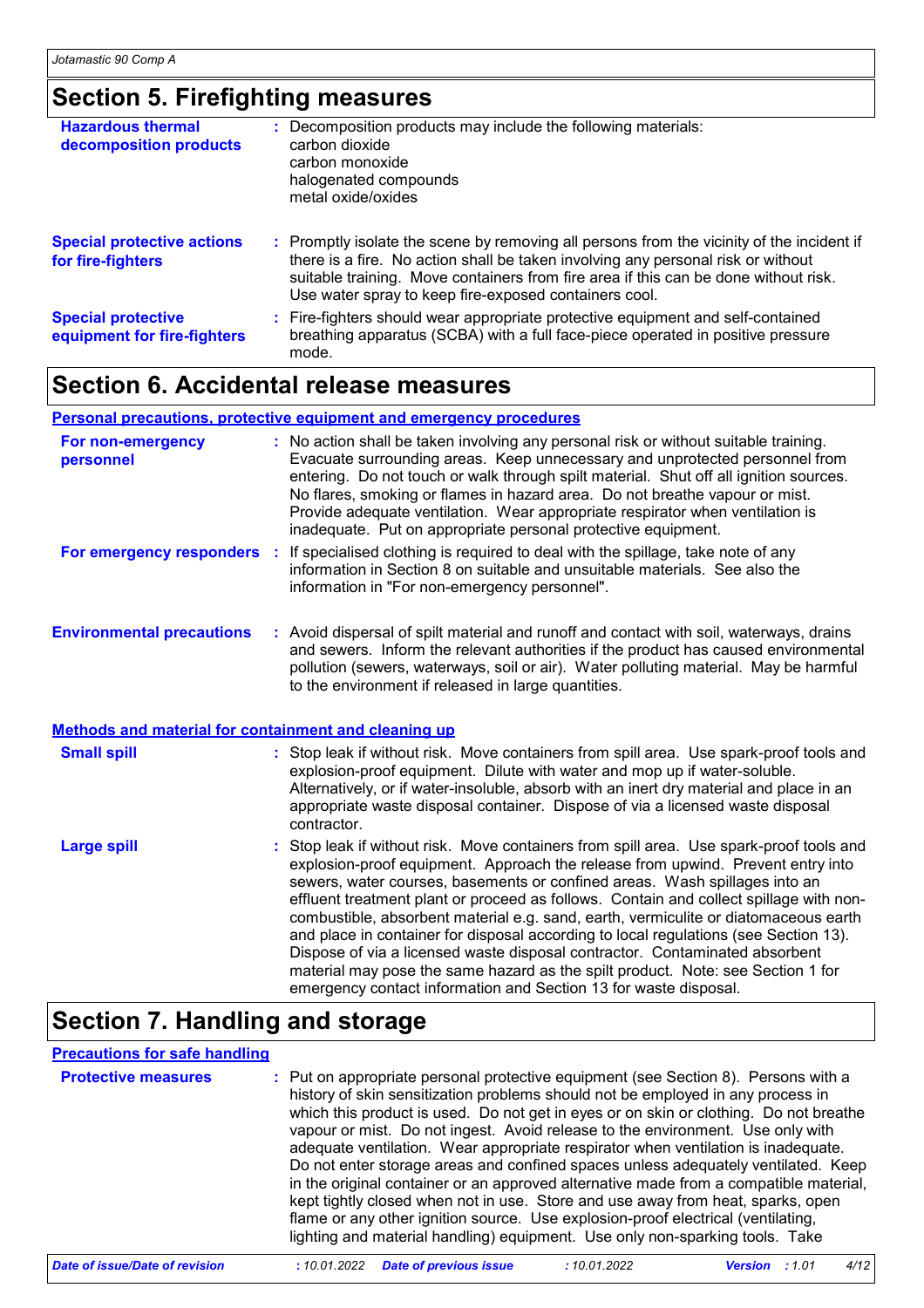## **Section 7. Handling and storage**

|                                                                                  | precautionary measures against electrostatic discharges. Empty containers retain<br>product residue and can be hazardous. Do not reuse container.                                                                                                                                                                                                                                                                                                                                                                                                                                                                                                                                                                       |  |  |  |
|----------------------------------------------------------------------------------|-------------------------------------------------------------------------------------------------------------------------------------------------------------------------------------------------------------------------------------------------------------------------------------------------------------------------------------------------------------------------------------------------------------------------------------------------------------------------------------------------------------------------------------------------------------------------------------------------------------------------------------------------------------------------------------------------------------------------|--|--|--|
| <b>Advice on general</b><br>occupational hygiene                                 | : Eating, drinking and smoking should be prohibited in areas where this material is<br>handled, stored and processed. Workers should wash hands and face before<br>eating, drinking and smoking. Remove contaminated clothing and protective<br>equipment before entering eating areas. See also Section 8 for additional<br>information on hygiene measures.                                                                                                                                                                                                                                                                                                                                                           |  |  |  |
| <b>Conditions for safe storage,</b><br>including any<br><b>incompatibilities</b> | : Store in accordance with local regulations. Store in a segregated and approved<br>area. Store in original container protected from direct sunlight in a dry, cool and well-<br>ventilated area, away from incompatible materials (see Section 10) and food and<br>drink. Store locked up. Eliminate all ignition sources. Separate from oxidising<br>materials. Keep container tightly closed and sealed until ready for use. Containers<br>that have been opened must be carefully resealed and kept upright to prevent<br>leakage. Do not store in unlabelled containers. Use appropriate containment to<br>avoid environmental contamination. See Section 10 for incompatible materials<br>before handling or use. |  |  |  |

## **Section 8. Exposure controls/personal protection**

### **Control parameters**

### **Occupational exposure limits**

| <b>Ingredient name</b>              | <b>Exposure limits</b>                                                                                                                                                            |
|-------------------------------------|-----------------------------------------------------------------------------------------------------------------------------------------------------------------------------------|
| xylene                              | ACGIH TLV (United States, 1/2021).<br>STEL: 651 mg/m <sup>3</sup> 15 minutes.<br>STEL: 150 ppm 15 minutes.<br>TWA: $434$ mg/m <sup>3</sup> 8 hours.<br>TWA: 100 ppm 8 hours.      |
| 2-methylpropan-1-ol<br>ethylbenzene | ACGIH TLV (United States, 1/2021).<br>TWA: 152 mg/m <sup>3</sup> 8 hours.<br>TWA: 50 ppm 8 hours.<br>ACGIH TLV (United States, 1/2021).<br>Notes: K<br>TWA: 20 ppm 8 hours. Form: |

| <b>Appropriate engineering</b><br><b>controls</b> |  | : Use only with adequate ventilation. Use process enclosures, local exhaust<br>ventilation or other engineering controls to keep worker exposure to airborne<br>contaminants below any recommended or statutory limits. The engineering controls<br>also need to keep gas, vapour or dust concentrations below any lower explosive<br>limits. Use explosion-proof ventilation equipment. |
|---------------------------------------------------|--|------------------------------------------------------------------------------------------------------------------------------------------------------------------------------------------------------------------------------------------------------------------------------------------------------------------------------------------------------------------------------------------|
| <b>Environmental exposure</b><br><b>controls</b>  |  | : Emissions from ventilation or work process equipment should be checked to ensure<br>they comply with the requirements of environmental protection legislation. In some<br>cases, fume scrubbers, filters or engineering modifications to the process<br>equipment will be necessary to reduce emissions to acceptable levels.                                                          |
| <b>Individual protection measures</b>             |  |                                                                                                                                                                                                                                                                                                                                                                                          |
| <b>Hygiene measures</b>                           |  | : Wash hands, forearms and face thoroughly after handling chemical products, before<br>eating, smoking and using the lavatory and at the end of the working period.<br>Appropriate techniques should be used to remove potentially contaminated clothing.                                                                                                                                |

#### Safety eyewear complying to EN 166 should be used when a risk assessment indicates this is necessary to avoid exposure to liquid splashes, mists, gases or dusts. If contact is possible, the following protection should be worn, unless the assessment indicates a higher degree of protection: chemical splash goggles and/ or face shield. If inhalation hazards exist, a full-face respirator may be required instead. **Eye/face protection :** showers are close to the workstation location.

Contaminated work clothing should not be allowed out of the workplace. Wash contaminated clothing before reusing. Ensure that eyewash stations and safety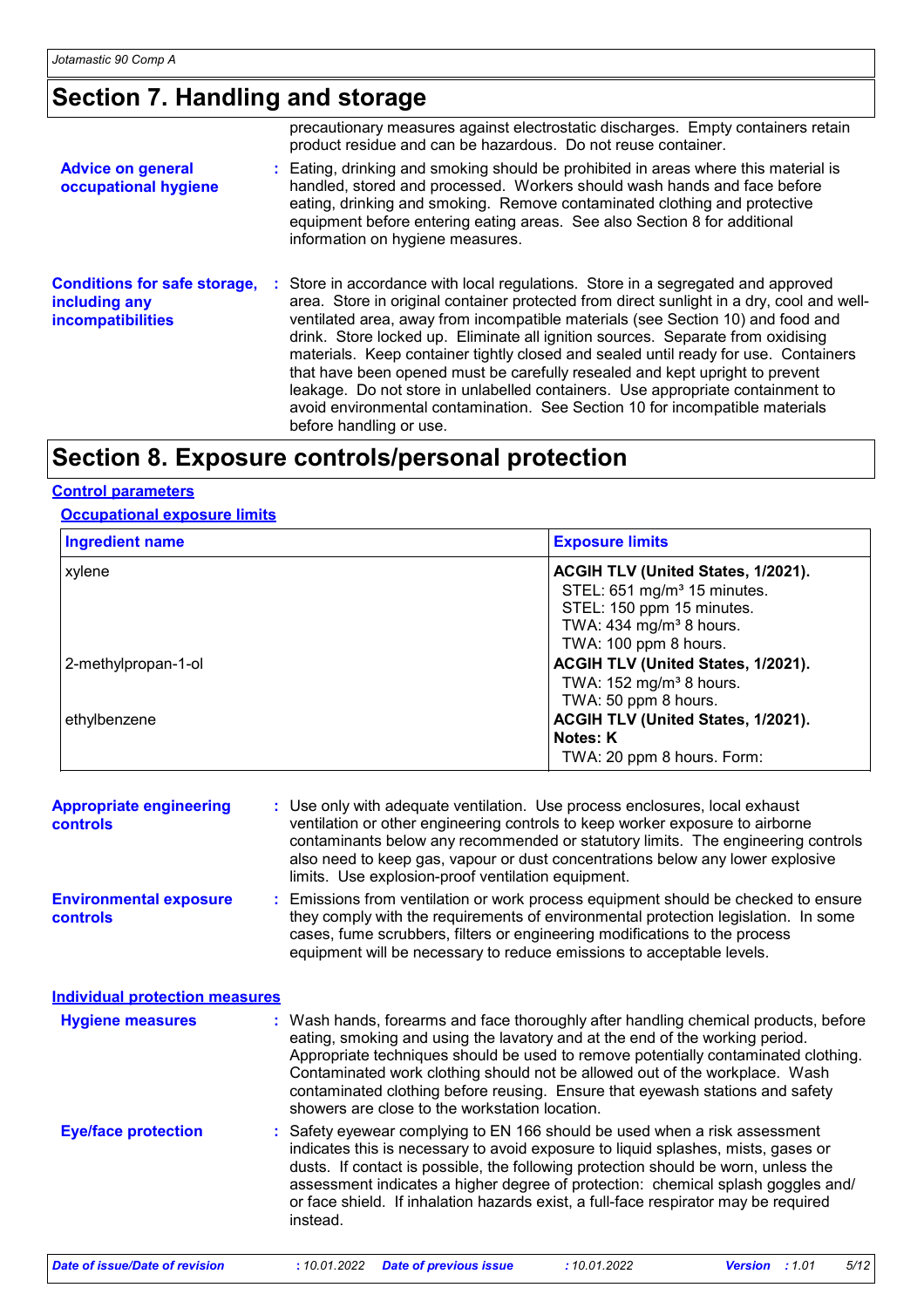# **Section 8. Exposure controls/personal protection**

| <b>Skin protection</b>        |                                                                                                                                                                                                                                                                                                                                                                                                                                                                                                                                                                                                                                                                                                                                                                                                                                                                                                                                                          |
|-------------------------------|----------------------------------------------------------------------------------------------------------------------------------------------------------------------------------------------------------------------------------------------------------------------------------------------------------------------------------------------------------------------------------------------------------------------------------------------------------------------------------------------------------------------------------------------------------------------------------------------------------------------------------------------------------------------------------------------------------------------------------------------------------------------------------------------------------------------------------------------------------------------------------------------------------------------------------------------------------|
| <b>Hand protection</b>        | : There is no one glove material or combination of materials that will give unlimited<br>resistance to any individual or combination of chemicals.<br>The breakthrough time must be greater than the end use time of the product.<br>The instructions and information provided by the glove manufacturer on use,<br>storage, maintenance and replacement must be followed.<br>Gloves should be replaced regularly and if there is any sign of damage to the glove<br>material.<br>Always ensure that gloves are free from defects and that they are stored and used<br>correctly.<br>The performance or effectiveness of the glove may be reduced by physical/chemical<br>damage and poor maintenance.<br>Barrier creams may help to protect the exposed areas of the skin but should not be<br>applied once exposure has occurred.<br>Wear suitable gloves tested to EN374.<br>Recommended, gloves(breakthrough time) > 8 hours: Responder, Viton®, 4H, |
|                               | Teflon<br>Not recommended, gloves(breakthrough time) < 1 hour: PVC<br>May be used, gloves(breakthrough time) 4 - 8 hours: nitrile rubber, neoprene, butyl<br>rubber, polyvinyl alcohol (PVA)                                                                                                                                                                                                                                                                                                                                                                                                                                                                                                                                                                                                                                                                                                                                                             |
| <b>Body protection</b>        | Personal protective equipment for the body should be selected based on the task<br>being performed and the risks involved and should be approved by a specialist<br>before handling this product. When there is a risk of ignition from static electricity,<br>wear anti-static protective clothing. For the greatest protection from static<br>discharges, clothing should include anti-static overalls, boots and gloves.                                                                                                                                                                                                                                                                                                                                                                                                                                                                                                                              |
| <b>Other skin protection</b>  | Appropriate footwear and any additional skin protection measures should be<br>selected based on the task being performed and the risks involved and should be<br>approved by a specialist before handling this product.                                                                                                                                                                                                                                                                                                                                                                                                                                                                                                                                                                                                                                                                                                                                  |
| <b>Respiratory protection</b> | If workers are exposed to concentrations above the exposure limit, they must use a<br>respirator according to EN 140. Use respiratory mask with charcoal and dust filter<br>when spraying this product, according to EN 14387(as filter combination A2-P2). In<br>confined spaces, use compressed-air or fresh-air respiratory equipment. When use<br>of roller or brush, consider use of charcoalfilter.                                                                                                                                                                                                                                                                                                                                                                                                                                                                                                                                                |

# **Section 9. Physical and chemical properties**

| <b>Appearance</b>                               |                                                                                                                                             |  |  |  |  |  |
|-------------------------------------------------|---------------------------------------------------------------------------------------------------------------------------------------------|--|--|--|--|--|
| <b>Physical state</b>                           | : Liquid.                                                                                                                                   |  |  |  |  |  |
| <b>Colour</b>                                   | : Black, White.                                                                                                                             |  |  |  |  |  |
| <b>Odour</b>                                    | : Characteristic.                                                                                                                           |  |  |  |  |  |
| <b>Odour threshold</b>                          | : Not applicable.                                                                                                                           |  |  |  |  |  |
| pH                                              | : Not applicable.                                                                                                                           |  |  |  |  |  |
| <b>Melting point</b>                            | : Not applicable.                                                                                                                           |  |  |  |  |  |
| <b>Boiling point</b>                            | : Lowest known value: $108^{\circ}$ C (226.4 $^{\circ}$ F) (2-methylpropan-1-ol). Weighted average:<br>228.81°C (443.9°F)                   |  |  |  |  |  |
| <b>Flash point</b>                              | : Closed cup: $33^{\circ}$ C (91.4 $^{\circ}$ F)                                                                                            |  |  |  |  |  |
| <b>Evaporation rate</b>                         | : Highest known value: 0.84 (ethylbenzene) Weighted average: 0.6compared with<br>butyl acetate                                              |  |  |  |  |  |
| <b>Flammability (solid, gas)</b>                | : Not applicable.                                                                                                                           |  |  |  |  |  |
| Lower and upper explosive<br>(flammable) limits | $: 0.8 - 13\%$                                                                                                                              |  |  |  |  |  |
| <b>Vapour pressure</b>                          | : Highest known value: <1.6 kPa (<12 mm Hg) (at $20^{\circ}$ C) (2-methylpropan-1-ol).<br>Weighted average: 0.37 kPa (2.78 mm Hg) (at 20°C) |  |  |  |  |  |
| <b>Vapour density</b>                           | : Highest known value: 11.7 (Air = 1) (epoxy resin (MW $\leq$ 700)). Weighted average:<br>7.74 $(Air = 1)$                                  |  |  |  |  |  |
| <b>Density</b>                                  | : 1.469 to 1.607 g/cm <sup>3</sup>                                                                                                          |  |  |  |  |  |
| <b>Solubility</b>                               | : Insoluble in the following materials: cold water and hot water.                                                                           |  |  |  |  |  |
| <b>Date of issue/Date of revision</b>           | :10.01.2022<br><b>Date of previous issue</b><br>:10.01.2022<br>Version : 1.01<br>6/12                                                       |  |  |  |  |  |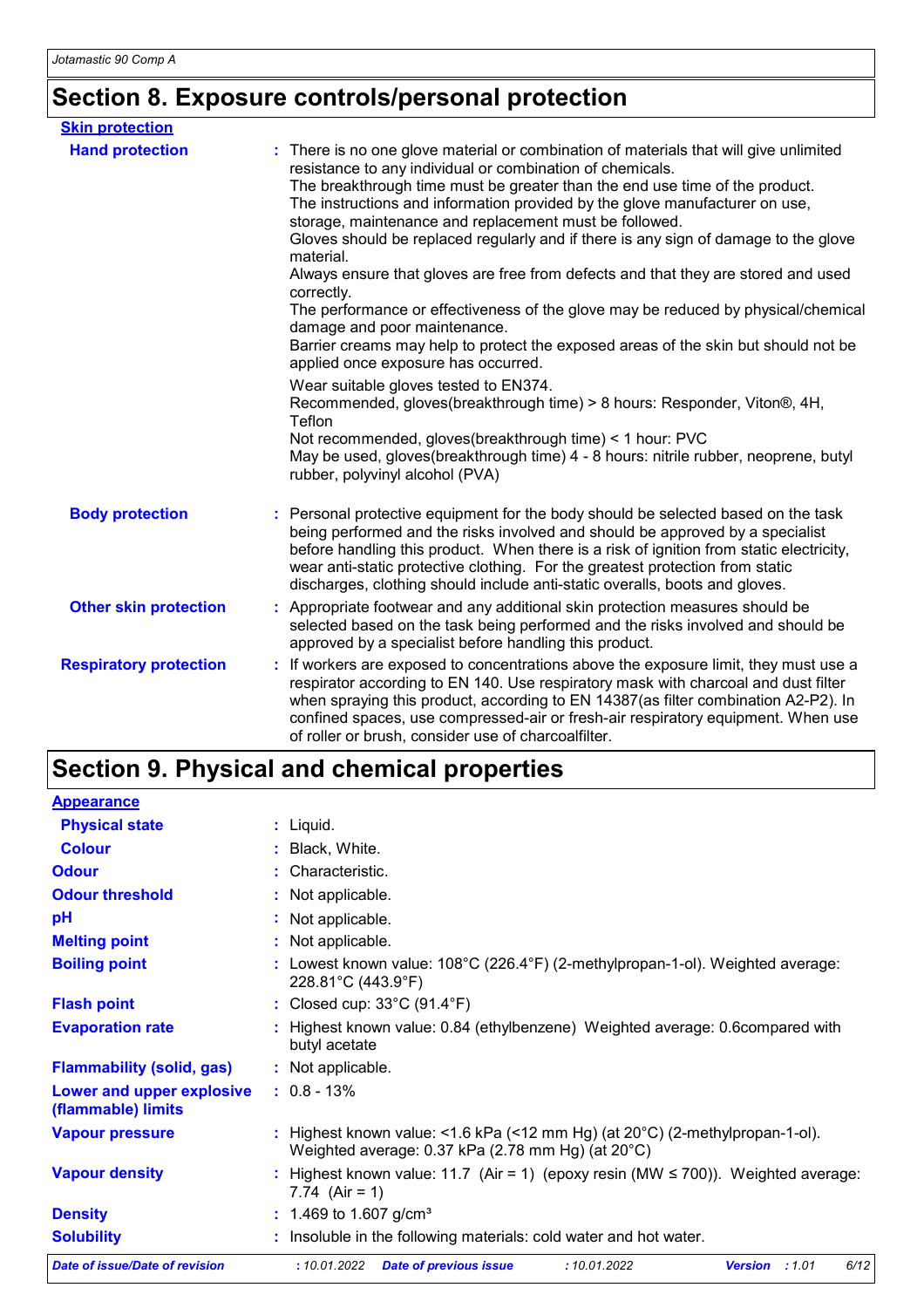# **Section 9. Physical and chemical properties**

| <b>Partition coefficient: n-</b><br>octanol/water | : Not available.                                                                                |
|---------------------------------------------------|-------------------------------------------------------------------------------------------------|
| <b>Auto-ignition temperature</b>                  | : Lowest known value: $>375^{\circ}$ C ( $>707^{\circ}$ F) (hydrocarbons, c9-unsatd., polymd.). |
| <b>Decomposition temperature : Not available.</b> |                                                                                                 |
| <b>Viscosity</b>                                  | : Kinematic (40°C): >0.205 cm <sup>2</sup> /s (>20.5 cSt)                                       |

# **Section 10. Stability and reactivity**

| <b>Reactivity</b>                            |                     | : No specific test data related to reactivity available for this product or its ingredients.                                                                                 |
|----------------------------------------------|---------------------|------------------------------------------------------------------------------------------------------------------------------------------------------------------------------|
| <b>Chemical stability</b>                    |                     | : The product is stable.                                                                                                                                                     |
| <b>Possibility of hazardous</b><br>reactions |                     | : Under normal conditions of storage and use, hazardous reactions will not occur.                                                                                            |
| <b>Conditions to avoid</b>                   |                     | : Avoid all possible sources of ignition (spark or flame). Do not pressurise, cut, weld,<br>braze, solder, drill, grind or expose containers to heat or sources of ignition. |
| <b>Incompatible materials</b>                | oxidising materials | : Reactive or incompatible with the following materials:                                                                                                                     |
| <b>Hazardous decomposition</b><br>products   |                     | : Under normal conditions of storage and use, hazardous decomposition products<br>should not be produced.                                                                    |

# **Section 11. Toxicological information**

## **Information on toxicological effects**

## **Acute toxicity**

| <b>Product/ingredient name</b> | <b>Result</b>                 | <b>Species</b> | <b>Dose</b>             | <b>Exposure</b> |
|--------------------------------|-------------------------------|----------------|-------------------------|-----------------|
| epoxy resin (MW $\leq$ 700)    | LD50 Dermal                   | Rabbit         | $20$ g/kg               |                 |
|                                | LD50 Oral                     | Mouse          | 15600 mg/kg             |                 |
| xylene                         | <b>LC50 Inhalation Vapour</b> | Rat            | $20$ mg/l               | 4 hours         |
|                                | LD50 Oral                     | Rat            | 4300 mg/kg              |                 |
|                                | <b>TDLo Dermal</b>            | Rabbit         | 4300 mg/kg              |                 |
| hydrocarbons,                  | LD50 Dermal                   | Rat            | >2000 mg/kg             |                 |
| C9-unsaturated, polymerized    |                               |                |                         |                 |
|                                | LD50 Oral                     | Rat            | $>2000$ mg/kg           |                 |
| 2-methylpropan-1-ol            | <b>LC50 Inhalation Vapour</b> | Rat            | 19200 mg/m <sup>3</sup> | 4 hours         |
|                                | LD50 Dermal                   | Rabbit         | 3400 mg/kg              |                 |
|                                | LD50 Oral                     | Rat            | 2460 mg/kg              |                 |
| benzyl alcohol                 | LD50 Oral                     | Rat            | 1230 mg/kg              |                 |
| ethylbenzene                   | <b>LC50 Inhalation Vapour</b> | Rat - Male     | $17.8$ mg/l             | 4 hours         |
|                                | LD50 Dermal                   | Rabbit         | >5000 mg/kg             |                 |
|                                | LD50 Oral                     | Rat            | 3500 mg/kg              |                 |
| Phenol, styrenated             | LD50 Dermal                   | Rabbit         | >5010 mg/kg             |                 |
|                                | LD50 Oral                     | Rat            | 2500 mg/kg              |                 |
| propylidynetrimethanol         | LD50 Oral                     | Rat            | 14000 mg/kg             |                 |

**Irritation/Corrosion**

| <b>Product/ingredient name</b> | <b>Result</b>          | <b>Species</b>                     | <b>Score</b> | <b>Exposure</b>                   | <b>Observation</b> |
|--------------------------------|------------------------|------------------------------------|--------------|-----------------------------------|--------------------|
| epoxy resin (MW $\leq$ 700)    | Eyes - Severe irritant | Rabbit                             |              | 24 hours 2<br>milligrams          |                    |
|                                | Skin - Mild irritant   | Rabbit                             |              | 500<br>milligrams                 |                    |
| xylene                         | Eyes - Mild irritant   | Rabbit                             |              | 87 milligrams                     |                    |
|                                | Skin - Mild irritant   | Rat                                |              | 8 hours 60<br><b>Imicroliters</b> |                    |
| 2-methylpropan-1-ol            | Eyes - Irritant        | Mammal -<br>species<br>unspecified |              |                                   |                    |
|                                | Skin - Mild irritant   | Mammal -<br>species<br>unspecified |              |                                   |                    |
| benzyl alcohol                 | Eyes - Mild irritant   | Mammal -                           |              |                                   |                    |
| Date of issue/Date of revision | :10.01.2022            | <b>Date of previous issue</b>      | :10.01.2022  | <b>Version</b>                    | 7/12<br>:1.01      |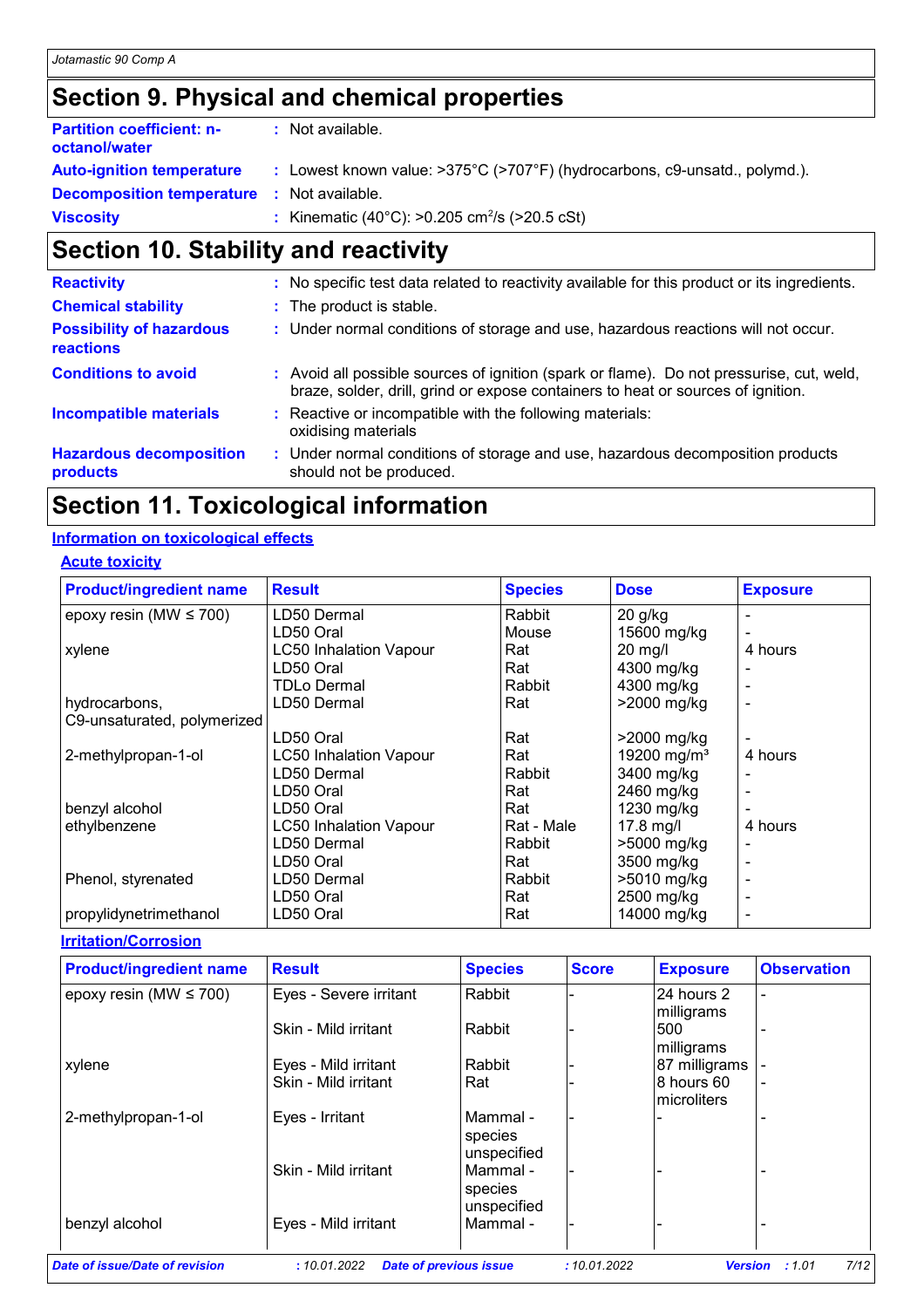# **Section 11. Toxicological information**

| Phenol, methylstyrenated | Skin - Mild irritant                                                 | species<br>unspecified<br>Mammal -<br>species<br>unspecified |                                  |  |
|--------------------------|----------------------------------------------------------------------|--------------------------------------------------------------|----------------------------------|--|
| Phenol, styrenated       | Eyes - Mild irritant<br>Skin - Mild irritant<br>Skin - Mild irritant | Rabbit<br>Rabbit<br>Mammal -<br>species<br>unspecified       | 0.1 Mililiters<br>0.5 Mililiters |  |

## **Sensitisation**

| <b>Product/ingredient name</b>               | <b>Route of</b><br>exposure | <b>Species</b>                  | <b>Result</b> |
|----------------------------------------------|-----------------------------|---------------------------------|---------------|
| epoxy resin (MW $\leq$ 700)                  | skin                        | Mammal - species<br>unspecified | Sensitising   |
| hydrocarbons,<br>C9-unsaturated, polymerized | skin                        | Mouse                           | Sensitising   |
| glycidyl ether of 3-alkyl<br>phenol          | skin                        | Mammal - species<br>unspecified | Sensitising   |
| Phenol, methylstyrenated                     | skin                        | Mammal - species<br>unspecified | Sensitising   |
| Phenol, styrenated                           | skin                        | Mammal - species<br>unspecified | Sensitising   |

## **Mutagenicity**

Not available.

### **Carcinogenicity**

Not available.

## **Reproductive toxicity**

Not available.

### **Teratogenicity**

Not available.

### **Specific target organ toxicity (single exposure)**

| <b>Name</b>         | <b>Category</b> | <b>Route of</b><br>exposure | <b>Target organs</b>                     |
|---------------------|-----------------|-----------------------------|------------------------------------------|
| <b>xylene</b>       | Category 3      |                             | Respiratory tract<br><b>l</b> irritation |
| 2-methylpropan-1-ol | Category 3      |                             | Respiratory tract<br><b>l</b> irritation |
|                     | Category 3      |                             | Narcotic effects                         |

### **Specific target organ toxicity (repeated exposure)**

| <b>Name</b>  | <b>Category</b> | <b>Route of</b><br><b>exposure</b> | <b>Target organs</b> |
|--------------|-----------------|------------------------------------|----------------------|
| ethylbenzene | Category 2      |                                    | ∣ hearing organs     |

## **Aspiration hazard**

| <b>Name</b>  | Result                                |
|--------------|---------------------------------------|
| xylene       | <b>ASPIRATION HAZARD - Category 1</b> |
| ethylbenzene | <b>ASPIRATION HAZARD - Category 1</b> |

## **Information on likely routes :** Not available. **of exposure Potential acute health effects**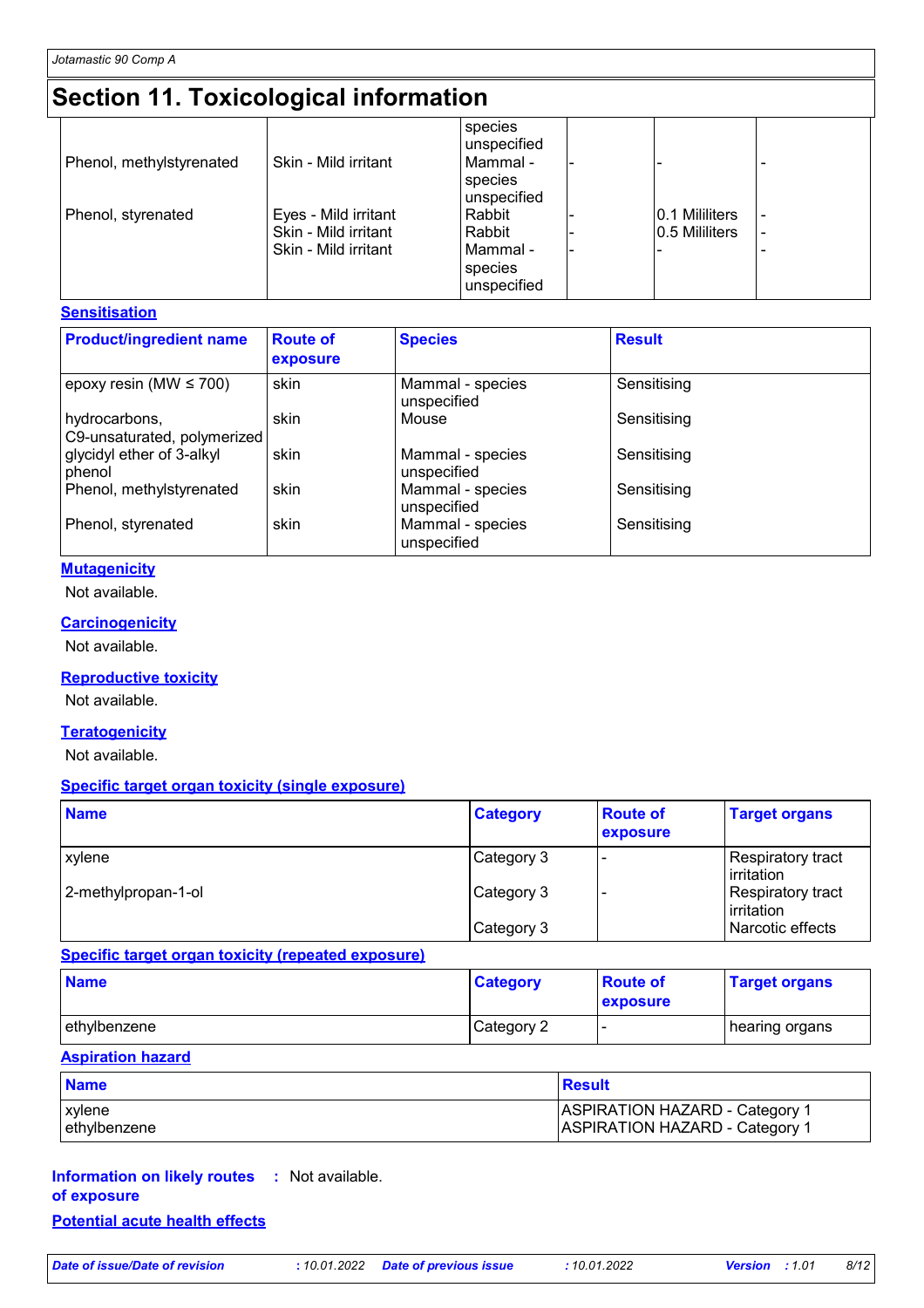# **Section 11. Toxicological information**

| <b>Eye contact</b>                      | : Causes serious eye damage.                                                                             |  |  |
|-----------------------------------------|----------------------------------------------------------------------------------------------------------|--|--|
| <b>Inhalation</b>                       | : No known significant effects or critical hazards.                                                      |  |  |
| <b>Skin contact</b>                     | : Causes skin irritation. May cause an allergic skin reaction.                                           |  |  |
| <b>Ingestion</b>                        | : No known significant effects or critical hazards.                                                      |  |  |
|                                         | <b>Symptoms related to the physical, chemical and toxicological characteristics</b>                      |  |  |
| <b>Eye contact</b>                      | : Adverse symptoms may include the following:<br>pain<br>watering<br>redness                             |  |  |
| <b>Inhalation</b>                       | : No specific data.                                                                                      |  |  |
| <b>Skin contact</b>                     | : Adverse symptoms may include the following:<br>pain or irritation<br>redness<br>blistering may occur   |  |  |
| <b>Ingestion</b>                        | : Adverse symptoms may include the following:<br>stomach pains                                           |  |  |
|                                         |                                                                                                          |  |  |
|                                         | Delayed and immediate effects as well as chronic effects from short and long-term exposure               |  |  |
| <b>Short term exposure</b>              |                                                                                                          |  |  |
| <b>Potential immediate</b><br>effects   | : Not available.                                                                                         |  |  |
| <b>Potential delayed effects</b>        | : Not available.                                                                                         |  |  |
| <b>Long term exposure</b>               |                                                                                                          |  |  |
| <b>Potential immediate</b><br>effects   | : Not available.                                                                                         |  |  |
| <b>Potential delayed effects</b>        | : Not available.                                                                                         |  |  |
| <b>Potential chronic health effects</b> |                                                                                                          |  |  |
| Not available.                          |                                                                                                          |  |  |
| <b>General</b>                          | : Once sensitized, a severe allergic reaction may occur when subsequently exposed<br>to very low levels. |  |  |
| <b>Carcinogenicity</b>                  | : No known significant effects or critical hazards.                                                      |  |  |
| <b>Mutagenicity</b>                     | : No known significant effects or critical hazards.                                                      |  |  |
| <b>Teratogenicity</b>                   | : No known significant effects or critical hazards.                                                      |  |  |
| <b>Developmental effects</b>            | : No known significant effects or critical hazards.                                                      |  |  |

## **Numerical measures of toxicity**

**Acute toxicity estimates**

| Route                | <b>ATE value</b> |
|----------------------|------------------|
| Oral                 | 49200 mg/kg      |
| Dermal               | 19349.16 mg/kg   |
| Inhalation (vapours) | 164.51 mg/l      |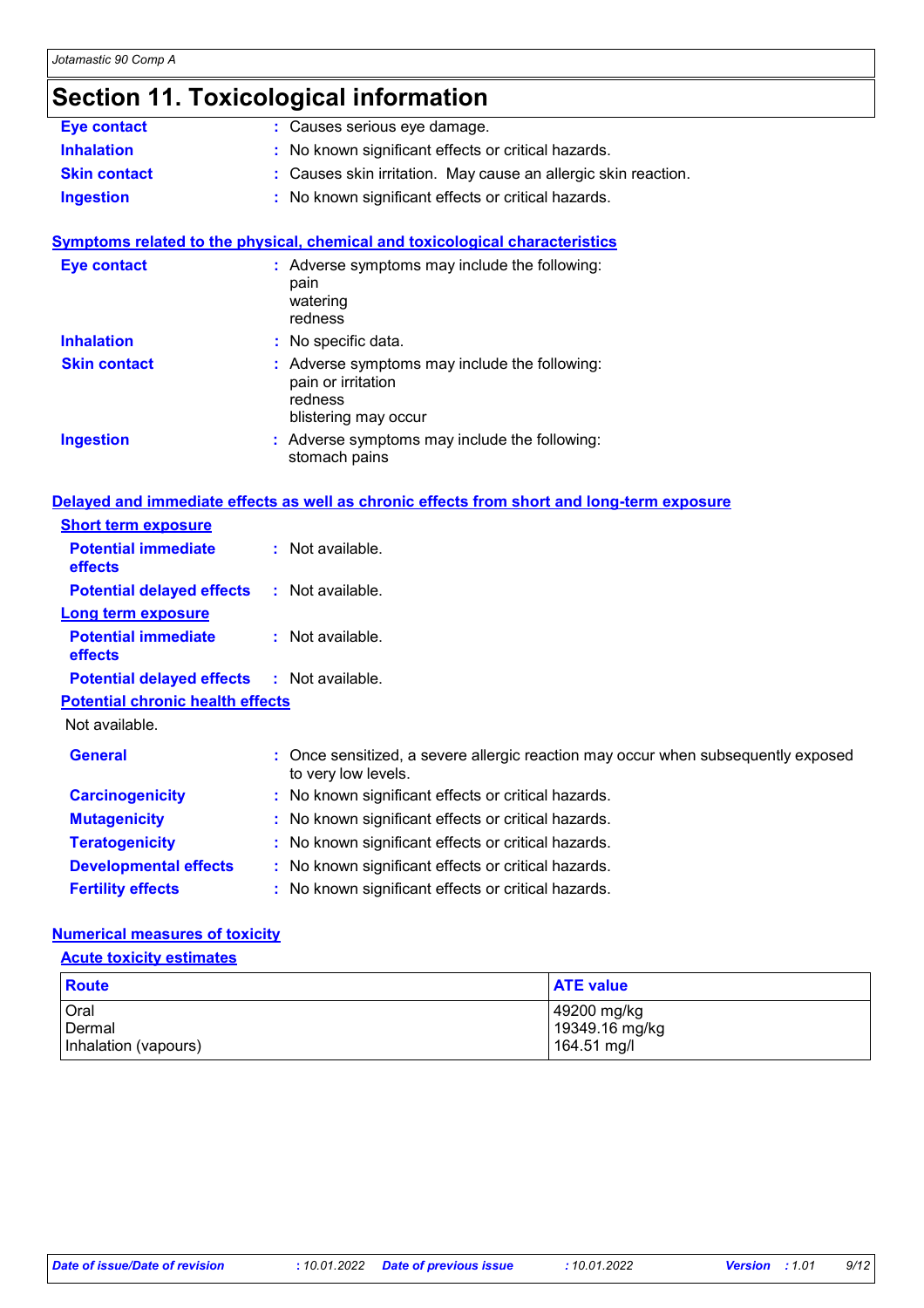# **Section 12. Ecological information**

### **Toxicity**

| <b>Product/ingredient name</b> | <b>Result</b>                      | <b>Species</b>                      | <b>Exposure</b> |
|--------------------------------|------------------------------------|-------------------------------------|-----------------|
| epoxy resin (MW $\leq$ 700)    | Acute EC50 1.4 mg/l                | Daphnia                             | 48 hours        |
|                                | Acute LC50 3.1 mg/l                | Fish - pimephales promelas          | 96 hours        |
|                                | Chronic NOEC 0.3 mg/l              | Fish                                | 21 days         |
| xylene                         | Acute LC50 8500 µg/l Marine water  | Crustaceans - Palaemonetes<br>pugio | 48 hours        |
|                                | Acute LC50 13400 µg/l Fresh water  | Fish - Pimephales promelas          | 96 hours        |
| 2-methylpropan-1-ol            | Chronic NOEC 4000 µg/l Fresh water | Daphnia - Daphnia magna             | 21 days         |
| ethylbenzene                   | Acute EC50 7700 µg/l Marine water  | Algae - Skeletonema costatum        | 96 hours        |
|                                | Acute EC50 2.93 mg/l               | Daphnia                             | 48 hours        |
|                                | Acute LC50 4.2 mg/l                | Fish                                | 96 hours        |
| Phenol, styrenated             | Acute EC50 100 mg/l                | Algae                               | 72 hours        |
|                                | Acute EC50 54 mg/l                 | Daphnia                             | 48 hours        |
|                                | Acute LC50 25.8 mg/l               | Fish                                | 96 hours        |

### **Persistence and degradability**

| <b>Product/ingredient name</b> | <b>Aquatic half-life</b> | <b>Photolysis</b> | <b>Biodegradability</b> |
|--------------------------------|--------------------------|-------------------|-------------------------|
| epoxy resin (MW $\leq$ 700)    |                          |                   | Not readily             |
| xylene                         |                          |                   | <b>IReadily</b>         |
| benzvl alcohol                 |                          |                   | <b>Readily</b>          |
| ethylbenzene                   |                          |                   | <b>Readily</b>          |

### **Bioaccumulative potential**

| <b>Product/ingredient name</b> | <b>LogPow</b> | <b>BCF</b>   | <b>Potential</b> |
|--------------------------------|---------------|--------------|------------------|
| epoxy resin (MW $\leq$ 700)    | 2.64 to 3.78  | 31           | low              |
| xylene                         | 3.12          | l8.1 to 25.9 | low              |
| hydrocarbons,                  | 3.627         |              | low              |
| C9-unsaturated, polymerized    |               |              |                  |
| 2-methylpropan-1-ol            |               |              | low              |
| benzyl alcohol                 | 0.87          | < 100        | low              |
| ethylbenzene                   | 3.6           |              | low              |
| Phenol, methylstyrenated       | 3.627         |              | low              |
| propylidynetrimethanol         | $-0.47$       | <1           | low              |

### **Mobility in soil**

**Soil/water partition coefficient (Koc)** 

**:** Not available.

**Other adverse effects** : No known significant effects or critical hazards.

# **Section 13. Disposal considerations**

The generation of waste should be avoided or minimised wherever possible. Disposal of this product, solutions and any by-products should at all times comply with the requirements of environmental protection and waste disposal legislation and any regional local authority requirements. Dispose of surplus and nonrecyclable products via a licensed waste disposal contractor. Waste should not be disposed of untreated to the sewer unless fully compliant with the requirements of all authorities with jurisdiction. Waste packaging should be recycled. Incineration or landfill should only be considered when recycling is not feasible. This material and its container must be disposed of in a safe way. Care should be taken when handling emptied containers that have not been cleaned or rinsed out. Empty containers or liners may retain some product residues. Vapour from product residues may create a highly flammable or explosive atmosphere inside the container. Do not cut, weld or grind used containers unless they have been cleaned thoroughly internally. Avoid dispersal of spilt material and runoff and contact with **Disposal methods :**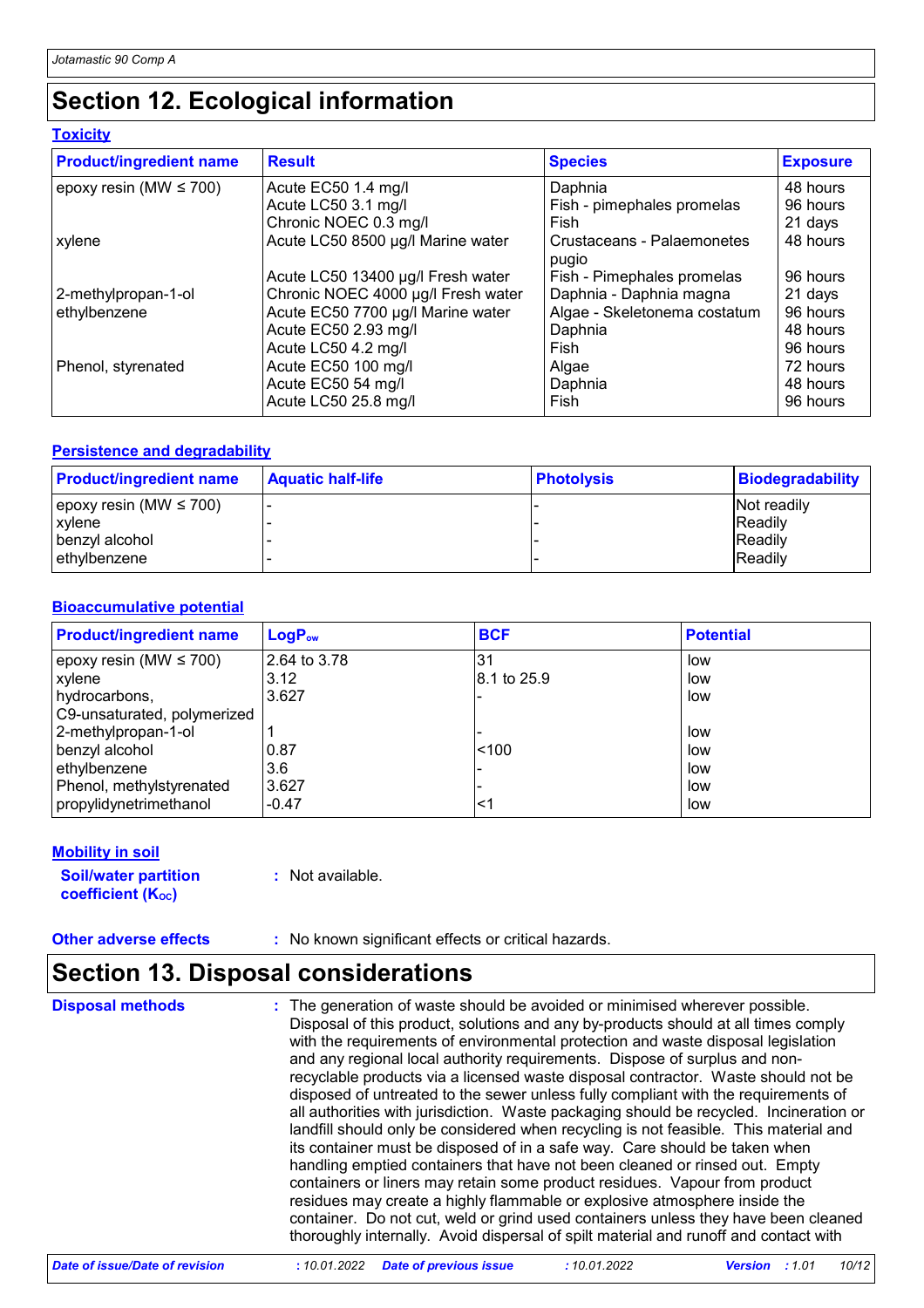## **Section 13. Disposal considerations**

soil, waterways, drains and sewers.

## **Section 14. Transport information**

|                                      | <b>ADR/RID</b> | <b>IMDG</b>                              | <b>IATA</b>    |
|--------------------------------------|----------------|------------------------------------------|----------------|
| <b>UN number</b>                     | <b>UN1263</b>  | <b>UN1263</b>                            | <b>UN1263</b>  |
| <b>UN proper</b><br>shipping name    | Paint          | Paint                                    | Paint          |
| <b>Transport hazard</b><br>class(es) | $\mathbf{3}$   | 3                                        | 3              |
| <b>Packing group</b>                 | $\mathbf{III}$ | III                                      | $\mathbf{III}$ |
| <b>Environmental</b><br>hazards      | No.            | No.                                      | No.            |
| <b>Additional</b><br>information     | -              | <b>Emergency schedules F-E,</b><br>$S-E$ | $\blacksquare$ |

| <b>Additional information</b> |  |                                                                                                                                                                                                                                                 |
|-------------------------------|--|-------------------------------------------------------------------------------------------------------------------------------------------------------------------------------------------------------------------------------------------------|
| <b>ADR/RID</b>                |  | : ADR/RID: Viscous substance. Not restricted, ref. chapter 2.2.3.1.5 (applicable to<br>receptacles $\leq$ 450 litre capacity).                                                                                                                  |
|                               |  | <b>Hazard identification number 30</b><br>Tunnel code (D/E)                                                                                                                                                                                     |
| <b>IMDG</b>                   |  | : IMDG: Viscous substance. Transport in accordance with paragraph 2.3.2.5<br>(applicable to receptacles $\leq$ 450 litre capacity).                                                                                                             |
|                               |  | <b>Emergency schedules F-E, S-E</b>                                                                                                                                                                                                             |
|                               |  | Special precautions for user : Transport within user's premises: always transport in closed containers that are<br>upright and secure. Ensure that persons transporting the product know what to do in<br>the event of an accident or spillage. |
|                               |  |                                                                                                                                                                                                                                                 |

**Transport in bulk according :** Not available. **to IMO instruments**

## **Section 15. Regulatory information**

**Safety, health and environmental regulations specific for the product :** No known specific national and/or regional regulations applicable to this product (including its ingredients). **International regulations Chemical Weapon Convention List Schedules I, II & III Chemicals**

Not listed.

**Montreal Protocol**

Not listed.

**Stockholm Convention on Persistent Organic Pollutants**

Not listed.

### **UNECE Aarhus Protocol on POPs and Heavy Metals**

Not listed.